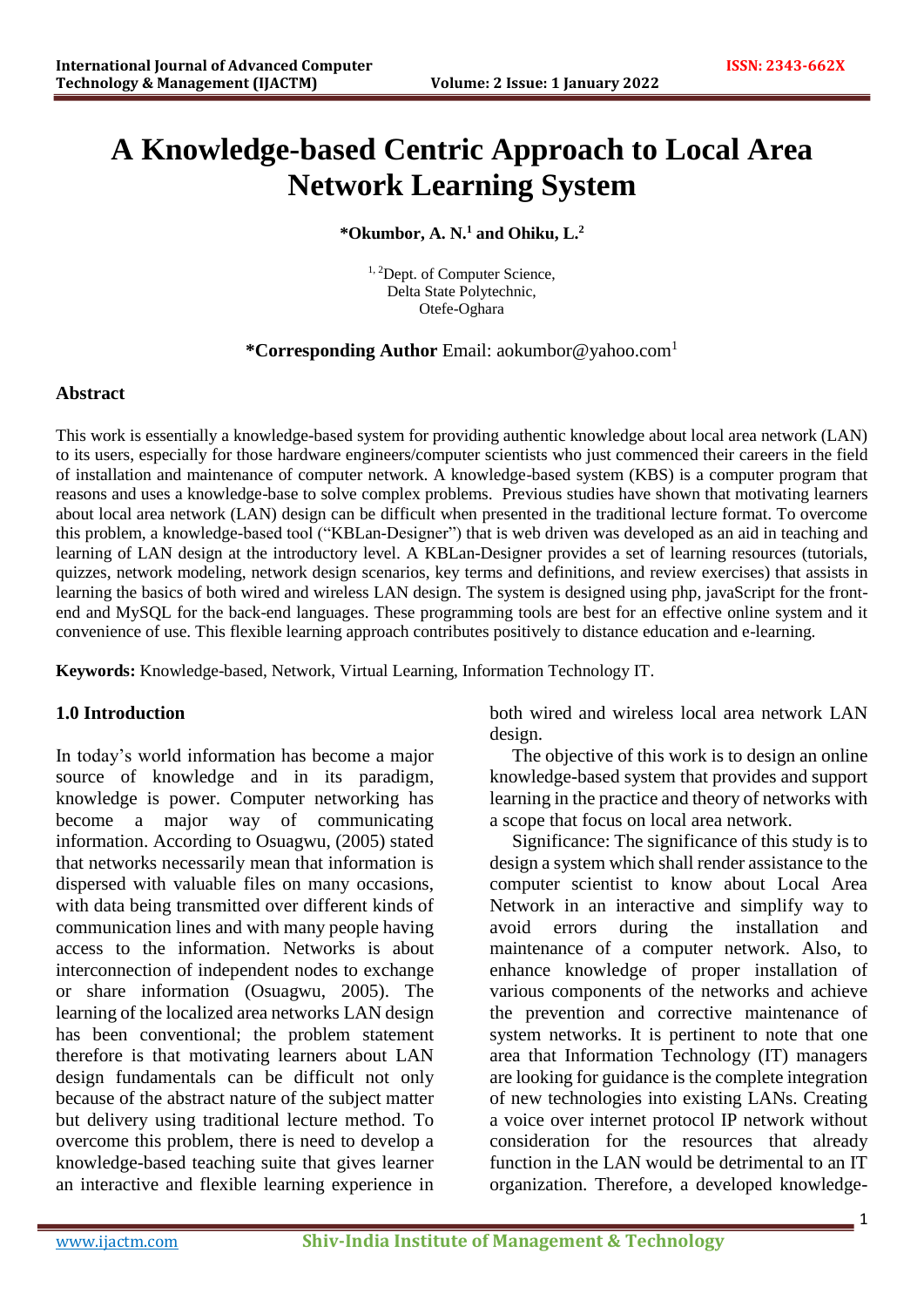based solution that gives an interactive and flexible learning experience in both wired and wireless LAN design is desirable.

## 1.1 Background

The elements of a network can be divided into two categories, one is the physical network; the wires, hubs, PCs, and other physical bits the network uses to transfer data. The other is the logical arrangement of these physical bits that is rules that enable the bits to work together. These facts of knowledge on the concept of computer networking is collection of facts, and to manipulate these facts by a program, a suitable representation is required to facilitates problem solving (Okumbor, 2014).

Knowledge and representation are two distinct entities, they play a central but distinguishable role in intelligent system. Knowledge is a description of the world, it determines a system competence by what it knows while representation is the way knowledge is encoded. It defines a system performance in doing something. Different types of knowledge require different kinds of representation because the knowledge representation models are often based on logic, rules, frames or semantic nets.

According to Poople et.al (1998), computer requires a well-defined problem description to process and provide acceptable solution. To collect fragment of knowledge we need first to formulate and then represent it in formal language that computer can understand, and use an algorithm to compute an answer.

# **2.0 Related Literature**

An interconnected set of two or more computers may be called a 'Computer Network'. There are many possible advantages in using networks and the basic ones are: the sharing of resources and information; the provision of local facilities without the loss of central control; the even distribution of work; and improved communication facilities. Networks can be categorized but primarily be grouped into three: Local Area Network, Metropolitan Area Network and Wide Area Network.

A local area network (LAN) is a computer network that interconnects computers within a limited area such as a residence, school, laboratory, university campus or office building distance

(Gary, 2017). Metropolitan Area Network (MAN) are networks that cover a city. It can be seen as various LAN connected within a city to share information. While the Wide Area Network (WAN) are networks that cover nation and international. By contrast, a wide area network (WAN) not only covers a larger geographic distance, but also generally involves leased telecommunication circuits. Ethernet and Wi-Fi are the two most common technologies in use for local area networks.

Networks can be connected to one another through machines called gateways, which translates information in terms of hardware and software, thus creating the internet. The internet essentially connects different networks to one another, creating a global connected environment (Scott, 2016). However, in a wireless LAN, users have unrestricted movement within the coverage area. According to Lamont, (2018), wireless networks have become popular in residences and small businesses, because of their ease of installation. Most wireless LANs use Wi-Fi as it is built into smartphones, tablet computers and laptops and guests are often offered internet access via a hotspot service. The setup, installation and configuration of the networks are diverse; through the use of conventional methods, information technologies tools and knowledge-based system.

a) Perspective of Knowledge-Based System: According to Sowa (2010), a knowledgebased system (KBS) is a computer program that reasons and uses a stored repository of database to solve complex problems. The term is broad and refers to many different kinds of systems, hence one common theme that unites all knowledge-based systems is an attempt to represent knowledge explicitly and a reasoning system that allows it to derive new knowledge. Thus, a knowledge-based system has two distinguishing features: a knowledge base and an inference engine. The first part, the knowledge base, represents facts about the world, often in some form of sub Sumption ontology (rather than implicitly embedded in procedural code, in the way a conventional computer program does). Other common approaches in addition to a sub Sumption ontology include frames,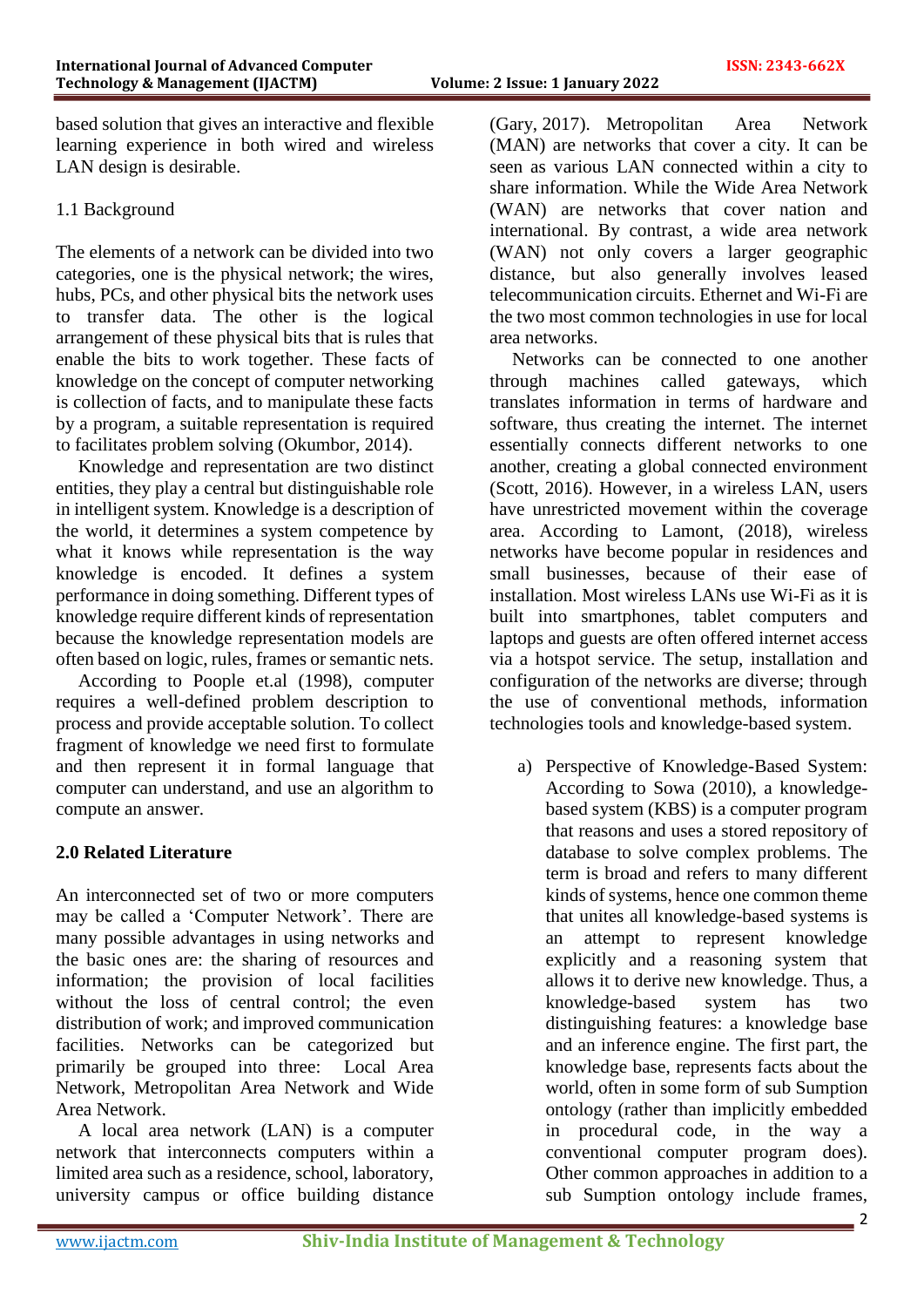conceptual graphs, and logical assertions. The second part, the inference engine, allows new knowledge to be inferred. Most commonly, it can take the form of IF-THEN rules coupled with forward or backward chaining approaches. Other approaches include the use of automated theorem provers, logic programming, blackboard systems, and term rewriting systems such as Constraint Handling Rules CHR (Smith, 2011).

b) Building Blocks of Knowledge Based System: Knowledge-based system consists of two principal parts: the knowledge base; and the reasoning, or inference, engine. The knowledge base systems contain both factual and heuristic knowledge. Factual knowledge is that knowledge of the task domain that is widely shared, typically found in textbooks or journals, and commonly agreed upon by those knowledgeable in the particular field. While Heuristic knowledge is the less rigorous, more experiential, more judgmental knowledge of performance. In contrast to factual knowledge, heuristic knowledge is rarely discussed, and is largely individualistic. It is the knowledge of good practice, good judgment, and plausible reasoning in the field.

Knowledge representation formalizes and organizes the knowledge into encoded form. One widely used representation is the production rule which has a condition and an action. A rule consists of an IF part and a THEN part. The IF part lists a set of conditions in some logical combination. The piece of knowledge represented by the production rule is relevant to the line of reasoning being developed if the IF part of the rule is satisfied; consequently, the THEN part can be concluded, or its problem-solving action taken (Wayne, 2010). The problem-solving paradigm, organizes and controls the steps taken to solve the problem. One common but powerful paradigm involves chaining of IF-THEN rules to form a line of reasoning. If the chaining starts from a set of conditions and moves toward some conclusion, the method is called forward chaining. If the conclusion is known, for example, a goal to be achieved but the path to that conclusion is not known, then reasoning backwards is called for, and the method is backward chaining. These problem-solving methods are built into program modules called inference engines or inference procedures that manipulate and use knowledge in the knowledge base to form a line of reasoning.



**Fig. 1:** Components of Knowledge-Based System

The knowledge-based as a repository of database that contain larger store of knowledge which allows the interpretation of the information in its database to the advantage in the diagnosis, design and analysis of local area networks. The knowledge base is core of the system, consists primarily of a knowledge base and an inference engine, a couple of other features of reasoning with certainty and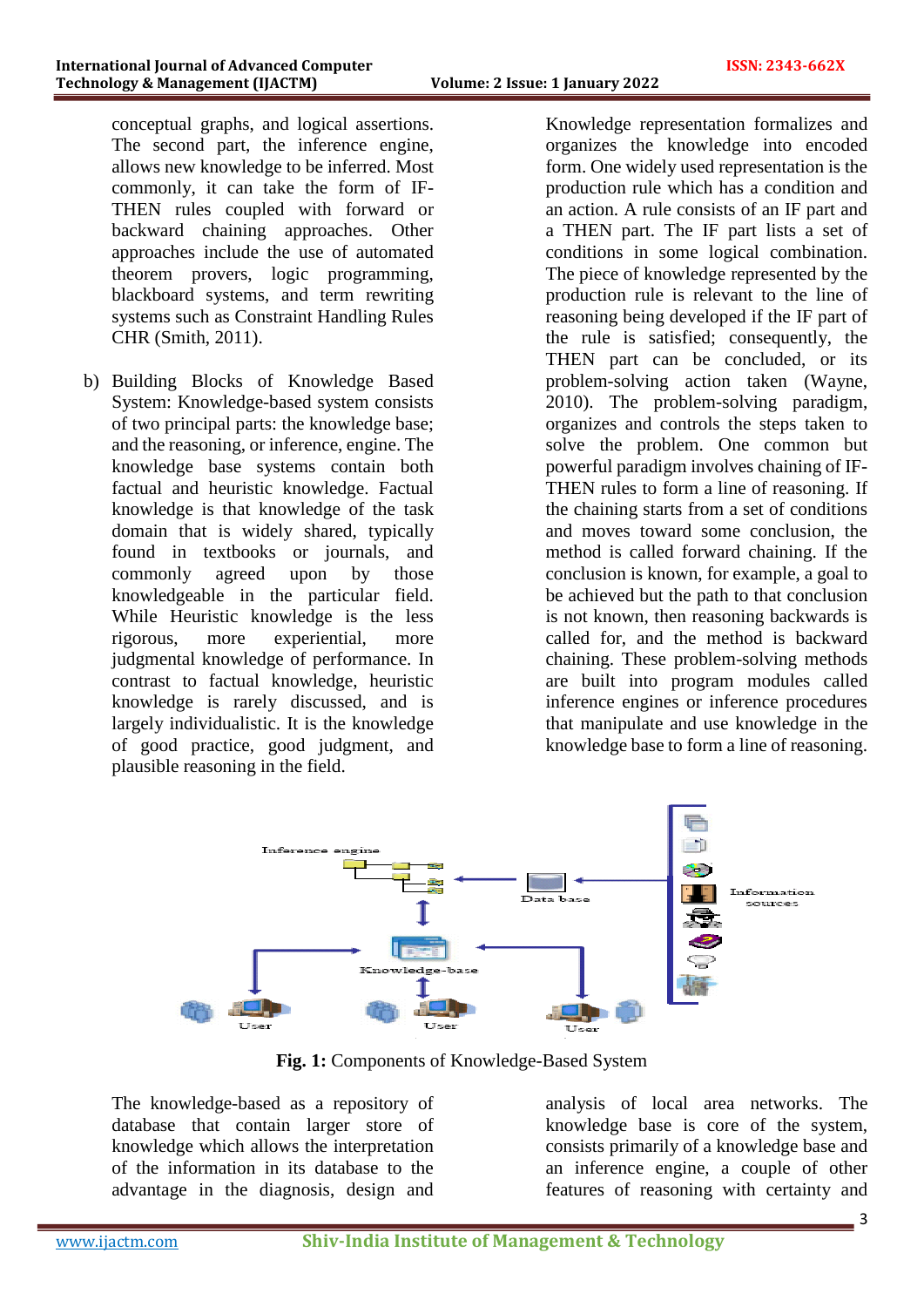uncertainty. Knowledge is almost always incomplete and uncertain. To deal with uncertain knowledge, a rule may have associated with it a confidence factor or a weight. The set of methods for using certainty features in combination with uncertain data in the reasoning process is called reasoning with uncertainty. Artificial Intelligence researchers will continue to explore and add to the current range of knowledge representation and reasoning methods (Dan, 2014). The representation of knowledge in the learning of local area network system could be virtual. The electronic learning is an aspect of virtual classroom that is concerned with sharing of knowledge electronically by use of text, video, web or any other information technology tools.

c) The Local Area Network: LAN consist of many devices connected in a single system that is integrated by a continuous structural medium and is supportive of both lowspeed and high-speed data communication (Osuagwu, 2005). It has characteristics such as: it is localized; has peer traffic patterns; covers a given geographical area and distance; possess bandwidth and transmission media; and usually has gateways, bridge and routines.

# **3.0 Study Methodology**

The method adopted in this study considers the obvious and peculiar problems associated with the existing system and embark on pronounced review of the system. During the course of this study, data were collected from relevant authorities as to learning system of computer networks specifically on local area networks and personal experience on the teaching and design of local area networks. In the course of this research, the method adopted in data collected from relevant authorities through: Interview: This is a face-to-face discussion between the researcher and the respondent. It is indeed a direct communication involving the relation of facts and figures. Observation: This is the use of visual and visual aids like the eyes to study, compare, and analyze situations. Internet: In this era of information and communication convergence, the internet was also a useful resource utilized in this research work.

**3.1 Analysis of the Existing System:** During the investigation, it was discovered that learning is only done on face to face on conventional basis. The existing system of this study has been the manual method of teaching Local Area Network (LAN) in the traditional way of face to face contact. A situation whereby the course is included in the learner's curriculum, and they will have to be present in class to receive the lecture. The problem with the existing system is that the learner must be on ground to receive the course ware, and this is common in higher institutions. The solution to the existing system is the proposed model of instruction that follows the learner centered principles of the knowledge based centric approach to online LAN learning system.

**3.2 The Proposed System:** The proposed system is a web-based LAN knowledge-based system designed with PHP and MySQL, on Apache server. Online lecture system is education that takes place over the internet; it is often referred to as e-learning among other terms. However, online lecture is just one type of distance learning, the umbrella term for any learning that takes place across distance and not in a traditional classroom. The advantages of the proposed system are: it is time saving as access to the e-learning platform with ease and at the comfort of one's home; it is stress free as with the knowledge of computing can be enhance; is cost effective as prospective learners do not need to travel far distance before accessing their learning materials; and it enhance the use of computer technology. The only disadvantage is that: the learner must have a good knowledge of computing before he/she will be able to use the system and the system cannot be run without the necessary hardware and software specifications.

## **4.0 System Design**

The objective of this system design is to develop non-expensive interactive tools like message board tool, discussion group tool and chat tool to provide interaction between the learner and the instructor. The additional objective of this study is to design a system with reusable components, feasibility and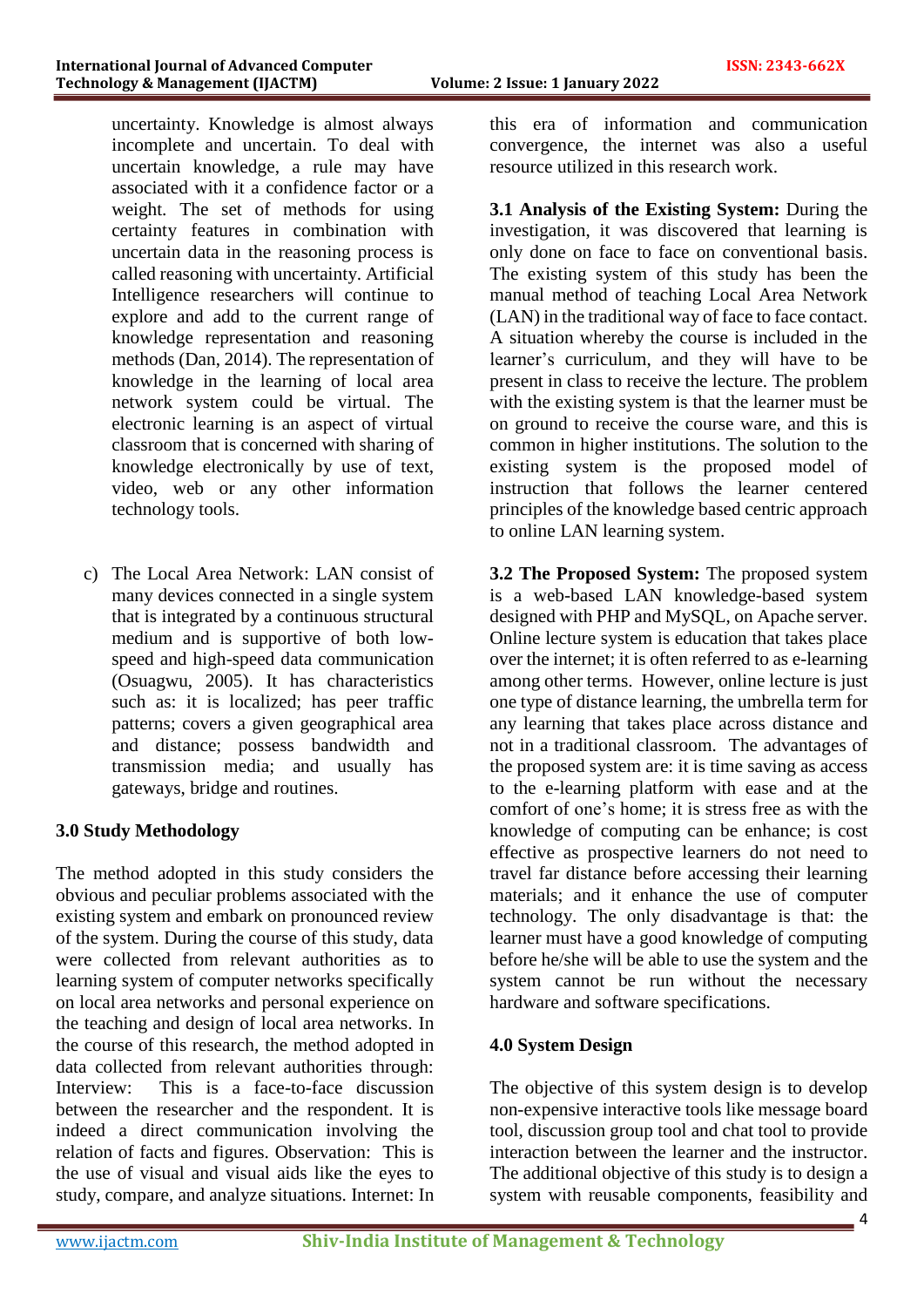provision for system expansion without compromising system performance. The proposed system control center consists of the navigational paths in the system which flows from the login form to the main dash board where one can access the main software platform. This include: registration, login, exercises, and lesson.

**4.1 Input/Output Database Specification:** A database is a collection of data, which includes data in all forms such as texts, manuscripts, documents, books, and video clips in addition to data stored on computer. Database model is the concept used to describe the structure or arrangement of data in a database. It could be relational, hierarchical, object-oriented and network database model.

The input design entails the various data supplied to the system which are processed to give out an output. The input is supplied to the system using computer keyboard mainly as an input device. For instance, the login specification is as shown in Table 1.

| Table 1: Input Design for Login |  |  |  |  |
|---------------------------------|--|--|--|--|
|---------------------------------|--|--|--|--|

| Field    | vpe            | Size | Default |
|----------|----------------|------|---------|
| Username | varchar $(20)$ |      |         |
| Password | varchar $(20)$ |      |         |

The output of the design is a comprehensive report of the program. It is the result of processed input. The output for login is shown in Figure 2.

# Member Login





The activities of the system using flowchart diagram is shown in Figure 3.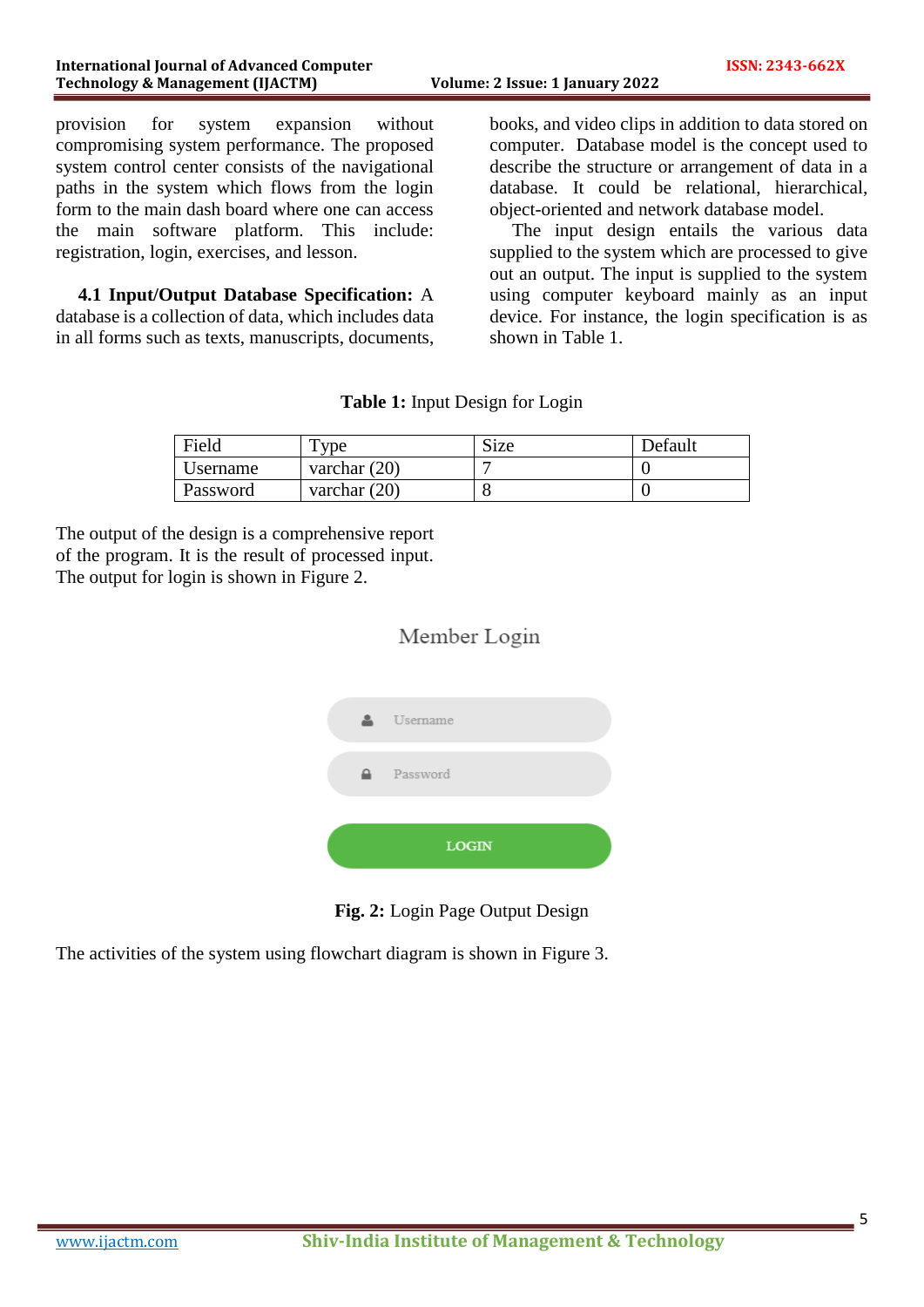

**Fig. 3:** System Flowchart

## **4.2 Program Module Specification**

The solution is developed using php language, scripts and Sql database. These languages were chosen because of its object-oriented features and class libraries for developing online applications. The solution contains the system administrator side and the user side. The modules are as follows:

a) The login page:

| $\leftarrow$ $\rightarrow$ $\mathbb{C}$ $\circ$ localhost/e-learningsystem/admin/login.php | B PRAYER   B Operati   B perform   B The Cox   B journall   & locathox   EI Delo Ci   B Delo Ci   EI Despo ( EI Propert   B 52305)   B Analysi   B DESIDK   B Design.   B New tab ● Loy * B view so   十 | ☆☆ ● ● …                                                  | $\sigma$ |  |
|--------------------------------------------------------------------------------------------|---------------------------------------------------------------------------------------------------------------------------------------------------------------------------------------------------------|-----------------------------------------------------------|----------|--|
|                                                                                            |                                                                                                                                                                                                         |                                                           |          |  |
|                                                                                            |                                                                                                                                                                                                         |                                                           |          |  |
|                                                                                            |                                                                                                                                                                                                         |                                                           |          |  |
|                                                                                            |                                                                                                                                                                                                         |                                                           |          |  |
|                                                                                            |                                                                                                                                                                                                         |                                                           |          |  |
|                                                                                            | <b>ACCOUNT LOGIN</b>                                                                                                                                                                                    |                                                           |          |  |
|                                                                                            |                                                                                                                                                                                                         |                                                           |          |  |
|                                                                                            | <b>USERNAME</b>                                                                                                                                                                                         |                                                           |          |  |
|                                                                                            |                                                                                                                                                                                                         |                                                           |          |  |
|                                                                                            |                                                                                                                                                                                                         |                                                           |          |  |
|                                                                                            | PASSWORD                                                                                                                                                                                                |                                                           |          |  |
|                                                                                            | $^{\circ}$                                                                                                                                                                                              |                                                           |          |  |
|                                                                                            | Remember me<br>Forgot Password?                                                                                                                                                                         |                                                           |          |  |
|                                                                                            |                                                                                                                                                                                                         |                                                           |          |  |
|                                                                                            | Login                                                                                                                                                                                                   |                                                           |          |  |
|                                                                                            |                                                                                                                                                                                                         |                                                           |          |  |
|                                                                                            |                                                                                                                                                                                                         |                                                           |          |  |
|                                                                                            |                                                                                                                                                                                                         |                                                           |          |  |
|                                                                                            |                                                                                                                                                                                                         |                                                           |          |  |
|                                                                                            |                                                                                                                                                                                                         |                                                           |          |  |
| $\circ$<br>甲<br>$\rho$ Type here to search<br>н                                            | 直<br>м<br>ø.<br>E<br>٠<br>$\blacksquare$<br>臦<br>-x1<br><b>B3</b><br>۰<br><b>PS</b>                                                                                                                     | $\sim$ 10 $\approx$ 40 $\frac{230 \text{ PM}}{2/26/2021}$ |          |  |
|                                                                                            | $\mathbf{F}$ ig 5. The Login Page                                                                                                                                                                       |                                                           |          |  |

**Fig. 5:** The Login Page

Here in figure 5 the administrator and the user can login to their own page. The login page is also a way of providing security to the system by preventing unauthorized access to the system. It is an entry page that requires user identification and

authentication, performed by entering a username and password combination. The login provide access to the solution.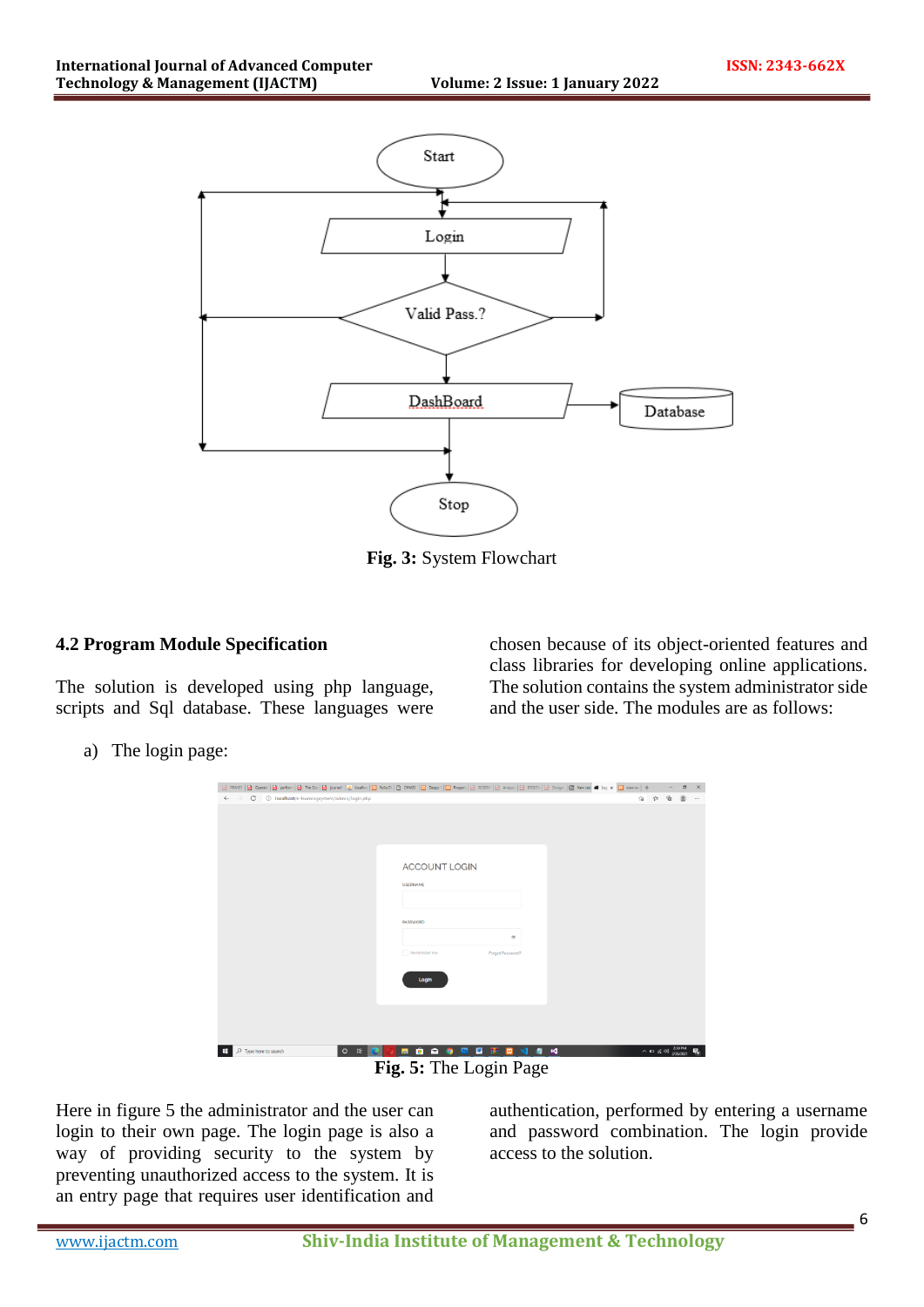#### b) The registration form:

| o | C focalhost/c-learningsystem/index.php                                                                                                                                                                                                                                                                                                                                                                                                                                                                                                                                                                                                                                                                                                                                                                                                                                                                                                                                                                                                                                       |              |                                       |        | $-2 - 6$ |  |  |
|---|------------------------------------------------------------------------------------------------------------------------------------------------------------------------------------------------------------------------------------------------------------------------------------------------------------------------------------------------------------------------------------------------------------------------------------------------------------------------------------------------------------------------------------------------------------------------------------------------------------------------------------------------------------------------------------------------------------------------------------------------------------------------------------------------------------------------------------------------------------------------------------------------------------------------------------------------------------------------------------------------------------------------------------------------------------------------------|--------------|---------------------------------------|--------|----------|--|--|
|   |                                                                                                                                                                                                                                                                                                                                                                                                                                                                                                                                                                                                                                                                                                                                                                                                                                                                                                                                                                                                                                                                              |              |                                       |        |          |  |  |
|   |                                                                                                                                                                                                                                                                                                                                                                                                                                                                                                                                                                                                                                                                                                                                                                                                                                                                                                                                                                                                                                                                              | <b>A DOM</b> | If Lesson III Exercises G. Describado | Lagaut |          |  |  |
|   | DESPO LOCAL AREA NETWORK KNOWLEDGE BASED SYSTEM                                                                                                                                                                                                                                                                                                                                                                                                                                                                                                                                                                                                                                                                                                                                                                                                                                                                                                                                                                                                                              |              |                                       |        |          |  |  |
|   | A kivowhidge-boost symm (KBS) is a computer program that reasons and uses a knowledge base to soliday problems. Previous studies have thours<br>that restructing students to learn about local area network (LAN) design can be difficult when presented in the traditional reclure format. To averrane this<br>problem, a Web-based tool ("MebLan-Designer") was structuped as art and in teaching and teaming of LAV design at the introductory level. A WebLan-<br>Designer provides a set of lagining remoster dutorials, quizzes, nation/s modeling, network design stanistics, levy terms and definitions, and review<br>questions and answers) and assists undergraduate students in learning the basics of both wined and wrenkers LNN decign. The tool is interiment and<br>can be accessed at any time so that students can study LAN design at their own pace and convenience. This flexible learning approach contributes<br>postnesy to distance education and a learning. The effectiveness of telefolion Designer is availabled byth formally and informally. |              |                                       |        |          |  |  |
|   |                                                                                                                                                                                                                                                                                                                                                                                                                                                                                                                                                                                                                                                                                                                                                                                                                                                                                                                                                                                                                                                                              |              |                                       |        |          |  |  |
|   |                                                                                                                                                                                                                                                                                                                                                                                                                                                                                                                                                                                                                                                                                                                                                                                                                                                                                                                                                                                                                                                                              |              |                                       |        |          |  |  |
|   |                                                                                                                                                                                                                                                                                                                                                                                                                                                                                                                                                                                                                                                                                                                                                                                                                                                                                                                                                                                                                                                                              |              |                                       |        |          |  |  |
|   |                                                                                                                                                                                                                                                                                                                                                                                                                                                                                                                                                                                                                                                                                                                                                                                                                                                                                                                                                                                                                                                                              |              |                                       |        |          |  |  |
|   |                                                                                                                                                                                                                                                                                                                                                                                                                                                                                                                                                                                                                                                                                                                                                                                                                                                                                                                                                                                                                                                                              |              |                                       |        |          |  |  |
|   |                                                                                                                                                                                                                                                                                                                                                                                                                                                                                                                                                                                                                                                                                                                                                                                                                                                                                                                                                                                                                                                                              |              |                                       |        |          |  |  |

**Fig. 6:** The Home Page

This is only available for the user as it enables a new user of the system to create account and make use of the system effectively. The registration form is a list of fields that a user will input data into and submit. Once populated and submitted the data is captured into the database.

#### c) Home:

The figure 6 introduces the home page of the system to new user on how the system works and the basic things to know about the system. It also

helps to navigate from one module to another. The home page is primary web page which a user navigating to other links of the solution.

d) Lesson:

This is where user can take lesson one by one to aid smooth and effective learning though videos and documents in PDF format.

e) Exercises:

|                                                            |                       | 급 PRAYER  급 Operati  급 perform  급 The Cox  급 journall   초 localPox   급 Polo Di   급 CHANC  급 Despo ( 급 Propert  급 R2305K  급 Analysk  급 DESER  급 DESER  급 New 10 Lur X  초 localPox   十 |                                        |                                 |                          | $\sigma$       | $\mathbf{x}$ |
|------------------------------------------------------------|-----------------------|--------------------------------------------------------------------------------------------------------------------------------------------------------------------------------------|----------------------------------------|---------------------------------|--------------------------|----------------|--------------|
| ← → C   © localhost/e-learningsystem/index.php?q=exercises |                       |                                                                                                                                                                                      |                                        |                                 | 宿 白 龟                    | $\circledcirc$ | $\sim$       |
|                                                            | Exercises             | # Home                                                                                                                                                                               |                                        | Logout                          |                          |                |              |
|                                                            |                       |                                                                                                                                                                                      |                                        |                                 |                          |                |              |
|                                                            | $\theta$ Chapter      |                                                                                                                                                                                      | Title                                  | Action                          |                          |                |              |
|                                                            | video                 |                                                                                                                                                                                      | video                                  | View<br><b>Exercises</b>        |                          |                |              |
|                                                            | test                  |                                                                                                                                                                                      | test                                   | <b>View</b><br><b>Exercises</b> |                          |                |              |
|                                                            |                       |                                                                                                                                                                                      |                                        |                                 |                          |                |              |
|                                                            |                       |                                                                                                                                                                                      |                                        |                                 |                          |                |              |
|                                                            |                       |                                                                                                                                                                                      |                                        |                                 |                          |                |              |
|                                                            |                       |                                                                                                                                                                                      |                                        |                                 |                          |                |              |
|                                                            |                       |                                                                                                                                                                                      |                                        |                                 |                          |                |              |
|                                                            |                       |                                                                                                                                                                                      |                                        |                                 |                          |                |              |
| P Type here to search                                      | $\circ$               | ÷.<br>R<br>ы<br>в                                                                                                                                                                    | ω<br>æ<br>$\mathbf{x}$<br>$\mathbf{a}$ | 4 5                             | $\wedge$ to at 48 332 PM |                |              |
|                                                            |                       |                                                                                                                                                                                      |                                        |                                 |                          |                |              |
|                                                            | Fig. 7: The Exercises |                                                                                                                                                                                      |                                        |                                 |                          |                |              |
| In figure 7 the user can test his/her skills through       |                       |                                                                                                                                                                                      | f)                                     | Download:                       |                          |                |              |

self-evaluation quizzes.